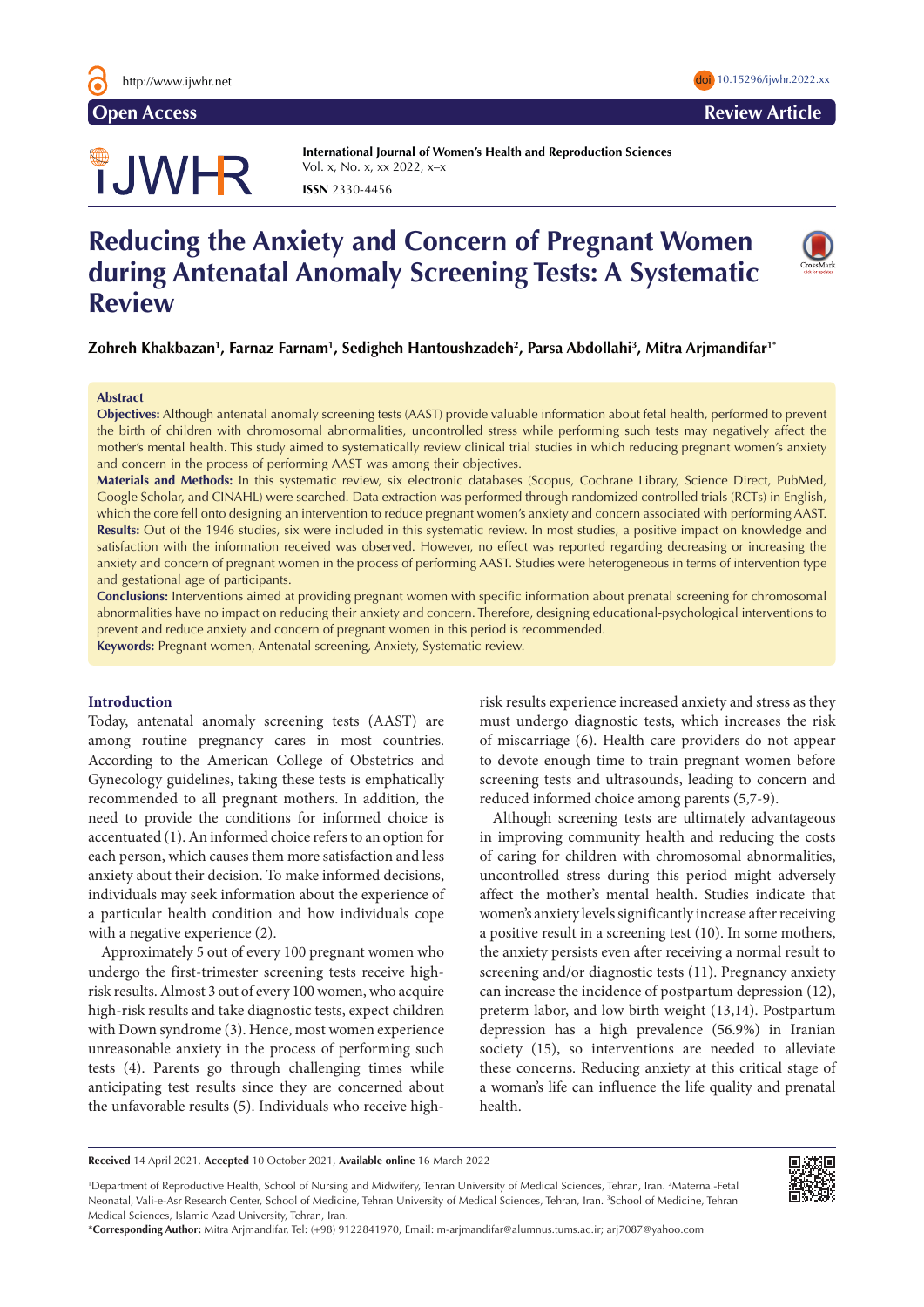#### Key Messages

- Providing pregnant women with information about AAST can increase their knowledge and satisfaction and make informed choices.
- Interventions to provide specific information about AAST to pregnant women do not decrease their anxiety and concern.

Studies show that providing information to pregnant women about prenatal screening for Down syndrome can improve their knowledge, bring satisfaction, reduce anxiety and impact their ability to make informed choices (16,7). To date, no systematic review has been conducted to investigate the effect of interventions on reducing maternal anxiety and concern in the AAST process. This study aimed to review articles that compared the impact of different interventions to provide required information to pregnant women using the randomized controlled trial to reduce their concern and anxiety during AAST.

#### **Materials and Methods**

#### Search Strategy

The interventions and programs were reviewed in this field to determine the appropriate intervention to reduce the anxiety and concern of pregnant women in the AAST process. Accordingly, Scopus, Cochrane Library, Science Direct, PubMed, Google Scholar, and CINAHL databases were searched between 2000 and 2020. This search process used appropriate keywords based on MeSH (Medical Subject Headings index) guidelines, and various keywords were employed (Table 1). This review was based on a prospective protocol and the PRISMA statement (Figure 1) (18).

#### Study Selection

The following search strategy based was identified on PICOS (Patient, Intervention, Comparison and Outcome):

- • *Population*: Pregnant women who were requested for AAST in the first or second trimester;
- • *Intervention*: Interventions to reduce the anxiety and concern of pregnant women in the process of performing AAST;
- • *Comparison*: The intervention group was compared with the control group who received routine care;
- • Outcome: Concern and anxiety of pregnant women;

# • *Study Design*: RCTs.

 First, all articles extracted from the databases were transferred to EndNote software, and duplicate articles were removed. Afterward, two authors independently evaluated the remaining articles based on inclusion and exclusion criteria. Through reading the title and summary of articles, suitable decisions were made regarding inclusion and exclusion criteria. In the absence of satisfying explanations in the article's abstract, the inclusion criteria were reviewed and discussed by three authors through reading the full text of the paper until a consensus was reached. If required, pertinent authors and/or study sponsors were contacted for additional information.

# Inclusion Criteria

- 1. Articles that recruited pregnant women in the first and second trimester;
- 2. Articles in which designing an intervention to reduce pregnant women's anxiety and concern associated with performing AAST was one of their objectives;
- 3. Articles in which anxiety and concern as one of the outcomes of the trial;
- 4. Articles conducted used the RCT method and the control group;
- 5. English articles.

# Exclusion Criteria

- 1. Studies had a non-experimental (cross-sectional, case-control, case reports, case series, cohort, and other retrospective studies) design;
- 2. Studies had a quasi-experimental (non-randomized or uncontrolled) design;
- 3. Unable to obtain adequate details of study methodology or results;
- 4. Qualitative and mixed methods studies;
- 5. Studies were represented only as abstracts with no complete description of findings;
- 6. On-going clinical studies;
- 7. Review papers, letters to editor and editorials, protocol studies, guidelines, reports, booklets, books, and panels.

We also went through the references and the citation lists of relevant publications. According to this approach, six articles were reviewed, one of which was identified by searching the list of references.

## Quality Assessment

All included studies were assessed for quality and risk

| <b>IMMIC IIII</b> RELIEVED IN CITY OUT THE MULTICA DUMENT |            |                                                                                                                     |            |                                                                                                                                                                                                                                                     |            |                     |
|-----------------------------------------------------------|------------|---------------------------------------------------------------------------------------------------------------------|------------|-----------------------------------------------------------------------------------------------------------------------------------------------------------------------------------------------------------------------------------------------------|------------|---------------------|
| <b>Patients</b>                                           |            |                                                                                                                     |            | <b>Interventions</b>                                                                                                                                                                                                                                |            | <b>Outcome</b>      |
| Pregnant woman<br>OR Pregnancy                            | <b>AND</b> | Chromosomal screening test<br>OR Antenatal anomaly screening<br>test OR Fetal anomaly screening<br>OR Down syndrome | <b>AND</b> | Psychological intervention OR Educational<br>intervention OR Educational model OR<br>Information dissemination OR Informed<br>consent OR Information management OR<br>Patient education OR Decision aid OR<br>Counseling intervention OR Management | <b>AND</b> | Worry<br>OR Anxiety |

**Table 1.** Mesh Terms Were Used in PubMed Search

2 | International Journal of Women's Health and Reproduction Sciences, Vol. 10, No. x, xx 2022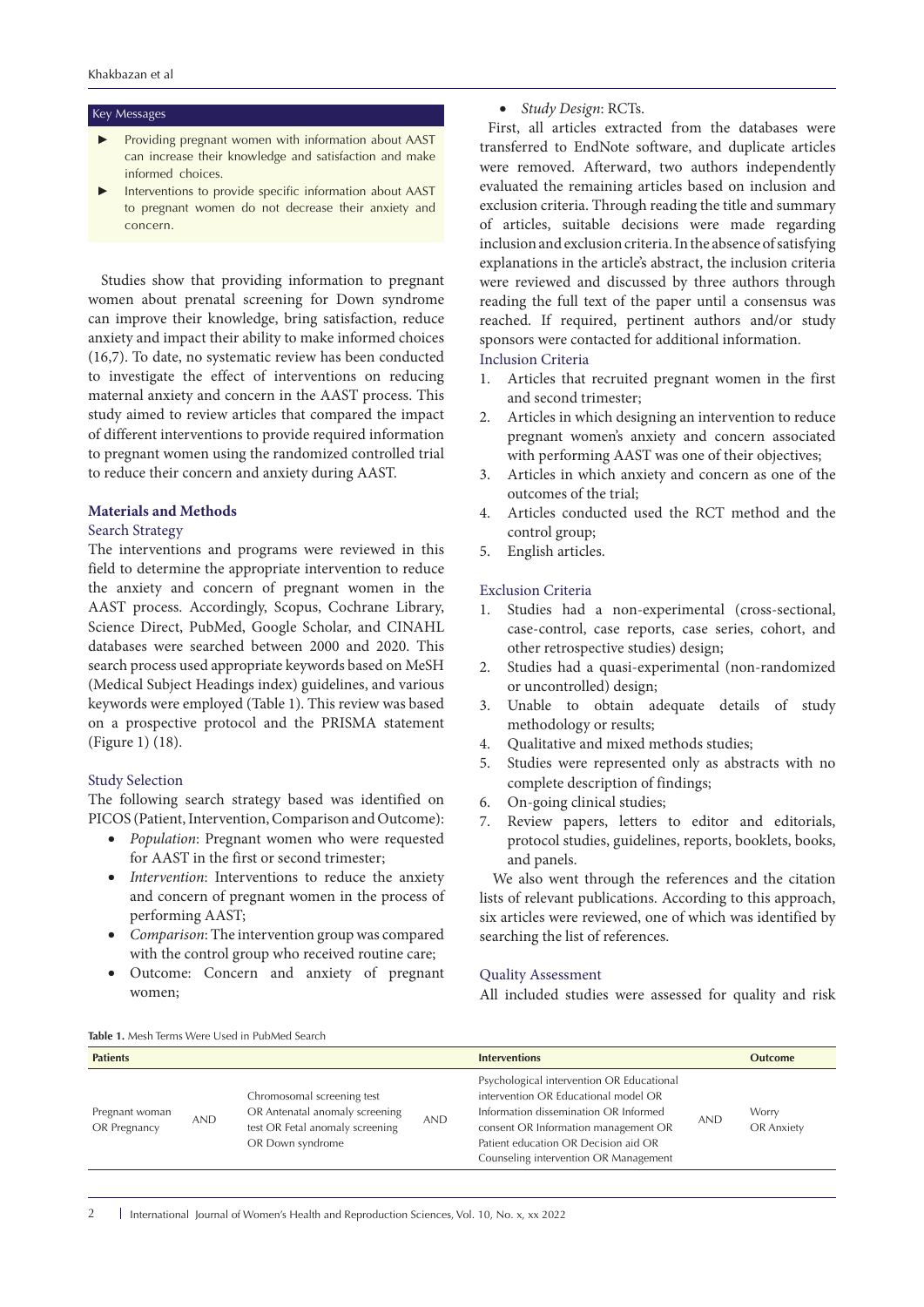

**Figure 1.** Study flow diagram.

of bias using the Effective Public Health Practice Project (EPHPP) quality assessment tool for quantitative studies. The EPHPP came into effect in 1998 based on the Ontario Ministry of Health and Long-Term Care fund. For six components, including study design, selection bias, methods of collecting data, confounders, withdrawals, dropouts, and blinding, the risk of bias was examined at the study level (Table 2). Each component was rated on a three-point scale: strong, moderate, or weak, which led to an overall methodological rating as follows, strong (without WEAK ratings), moderate (one rating as WEAK), or weak (two or more WEAK ratings). Thomas and co-workers assessed the validity and reliability of this tool through an iterative process and test-retest reliability, respectively. Based on the results, kappa values of 0.74 and 0.6 were achieved for the agreement between the two reviewers (19). Two authors (MA and ZKH) independently reviewed each study for quality and bias, and the evaluations were compared and discussed between authors.

#### Data Extraction

Descriptive information of all studies was presented in Table 3 and showed the study characteristics, participants, intervention(s), methods, and results. The data extraction from relevant studies was performed using a CONSORT checklist, which included quality factors related to the RCTs designs and key factors such as trustworthiness and generalizability (20).

#### **Results**

After removing duplicates, titles and abstracts of the 1946 papers were evaluated independently by MA and PA in terms of inclusion and exclusion criteria. Full texts of 20 studies were considered separately by FF, ZKH, and MA for further review, and probable differences in the perception were discussed. Out of these 20 studies, 15 were excluded. In reviewing the quality of articles, three articles were of high quality, and three papers were of medium quality.

#### Study Characteristics

The studies were published in international peerreviewed journals between 2001 and 2016. All studies were conducted in a single country. Four of the six studies were conducted in Europe (two in the UK, one in Sweden, and one in the Netherlands), one in Australia, and one in Asia (Taiwan). All studies contained well-defined and clinically relevant descriptions for the review. The study population included pregnant women in the first or second trimester of pregnancy who participated in the AAST procedure. All studies were designed with one or more interventions to reduce anxiety and improve the information level. Various outcome measurements were

|  |  | Table 2. Quality Assessment of Each Study Using the EPHPP Quality Assessment Tool for Quantitative Studies |
|--|--|------------------------------------------------------------------------------------------------------------|
|--|--|------------------------------------------------------------------------------------------------------------|

| Author (Ref)         | <b>Selection Bias</b> | <b>Study Design</b> | <b>Confounders</b> | <b>Blinding</b> | <b>Data Collection</b><br><b>Methods</b> | Withdrawals and<br><b>Dropouts</b> | <b>Overall Quality Score</b> |
|----------------------|-----------------------|---------------------|--------------------|-----------------|------------------------------------------|------------------------------------|------------------------------|
| Hewison et al (21)   | Moderate              | Strong              | Strong             | Moderate        | Strong                                   | Moderate                           | Strong                       |
| Bekker et al (22)    | Moderate              | Strong              | Strong             | Moderate        | Weak                                     | Strong                             | Moderate                     |
| Nagle et al (23)     | Moderate              | Strong              | Strong             | Weak            | Strong                                   | Moderate                           | Moderate                     |
| Hwa et al $(24)$     | Moderate              | Strong              | Strong             | Moderate        | Strong                                   | Strong                             | Strong                       |
| Bjorklund et al (25) | Weak                  | Strong              | Strong             | Moderate        | Strong                                   | Strong                             | Moderate                     |
| Beulen et al (26)    | Strong                | Strong              | Strong             | Moderate        | Strong                                   | Strong                             | Strong                       |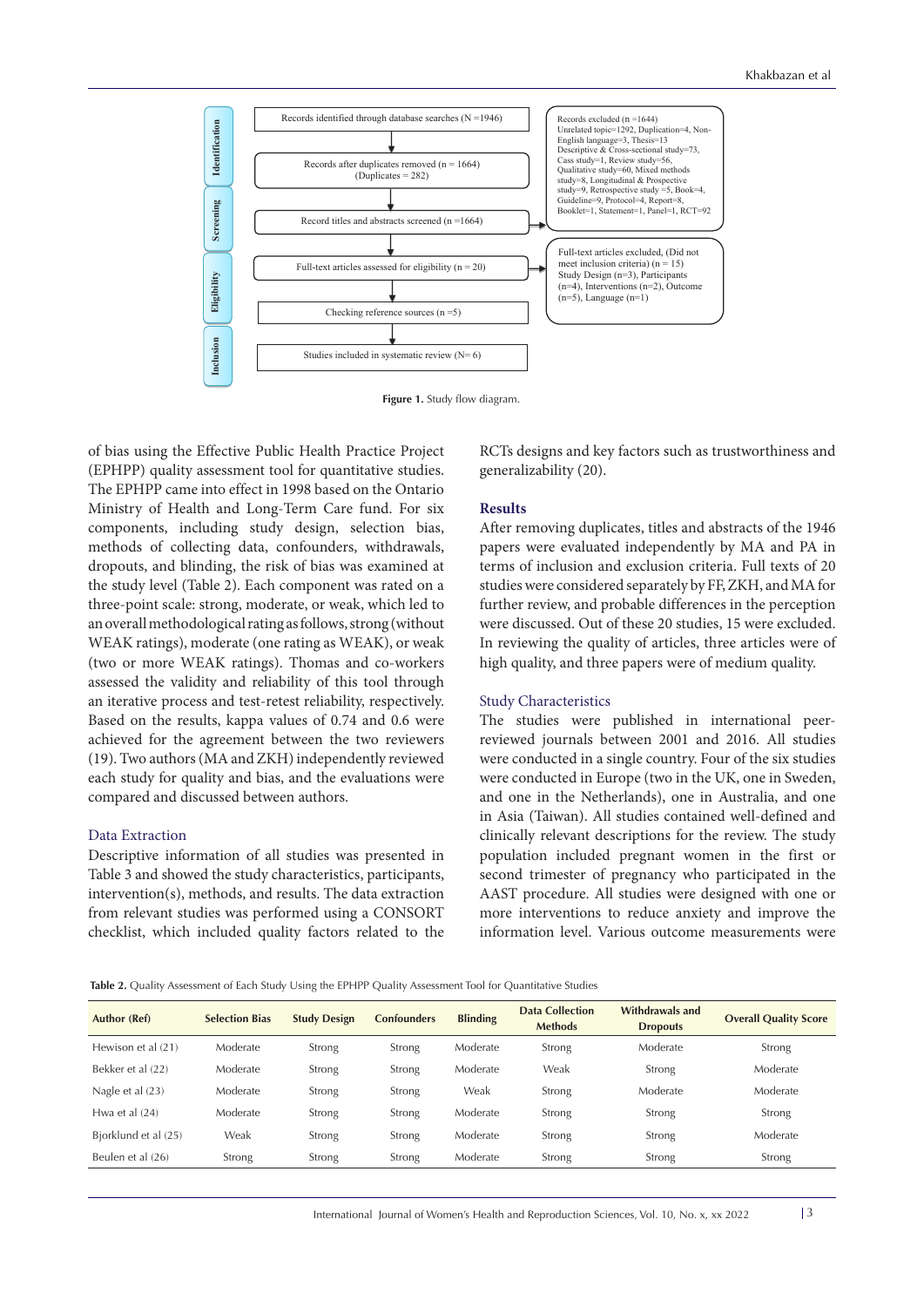| Country (Ref)<br>Author        | Gestational<br>Age | Study Participants                                    | Interventions                                                                                                                                                                                                                                                                                                                                                                                                                                                                                                                                                  | Outcome variables/ Measurement tool                                                                                                                                                                                                                                                                                                             | Results                                                                                                                                                                                                                                                                                                                                                                                                                                                                                                                              |
|--------------------------------|--------------------|-------------------------------------------------------|----------------------------------------------------------------------------------------------------------------------------------------------------------------------------------------------------------------------------------------------------------------------------------------------------------------------------------------------------------------------------------------------------------------------------------------------------------------------------------------------------------------------------------------------------------------|-------------------------------------------------------------------------------------------------------------------------------------------------------------------------------------------------------------------------------------------------------------------------------------------------------------------------------------------------|--------------------------------------------------------------------------------------------------------------------------------------------------------------------------------------------------------------------------------------------------------------------------------------------------------------------------------------------------------------------------------------------------------------------------------------------------------------------------------------------------------------------------------------|
| England (21)<br>Hewison,       | $12$ wk            | Control group<br>Case group<br>$(n=359)$<br>$(n=420)$ | before a visit for their admission to the hospital. All women<br>in both groups also were provided with information about<br>A video was sent to the intervention group at their home<br>screening in the form of a leaflet before admission.                                                                                                                                                                                                                                                                                                                  | common concerns about pregnancy and delivery.<br>anxiety. Concerns about screening tests and more<br>Multiple-choice questions to measure knowledge,<br>concerns about abnormalities in the infant, and<br>Information about Down syndrome screening,<br>concerns, and anxiety, HAD scale.                                                      | screening uptake, concern about abnormalities in the<br>knowledge; however, it has no impact on the rate of<br>Using Down syndrome screening video increases<br>baby, and anxiety.                                                                                                                                                                                                                                                                                                                                                   |
| England (22)<br>Bekker,        | $14 - 15$ wk       | Case group (n=50)<br>Control group<br>$(n=56)$        | decision analysis as a strategy<br>maternal serum screening result. Routine consultation was<br>diagnosis for Down syndrome in women with a positive<br>that facilitates decision-making concerning antenatal<br>provided for the control group.<br>This study aimed to evaluate                                                                                                                                                                                                                                                                               | consultation information. / STAI, Decisional Conflict<br>Scale, IDM, multiple-choice items about prenatal<br>Subjective expected utility, Information, Quality<br>and perceived effectiveness and directivity of<br>of consultation, decisional conflict, anxiety,<br>Decision on the test, perception of the risk,<br>tests for Down syndrome. | subjective utility, reduction, or increased anxiety levels.<br>Moreover, the intervention did not impact knowledge,<br>decision-making, more real perceived risk, and lower<br>In the intervention group, higher levels of informed<br>levels of decisional conflict were observed.                                                                                                                                                                                                                                                  |
| Australia (23)<br>Nagle,       | $\geq$ 12 wk       | Control group<br>Case group<br>$(n=171)$<br>$(n=167)$ | The effectiveness of a decision aid for prenatal testing of fetal<br>to a pamphlet in supporting<br>The decision aid was a 24-page booklet with a worksheet<br>This decision aid consisted of four scenarios of other<br>that provided information about the tests.<br>abnormalities was compared<br>women's decision-making.<br>women's experiences.                                                                                                                                                                                                          | appropriateness of the resource. / The MMIC, DCS,<br>Informed choice and decisional conflict. Anxiety,<br>the short version of the State, and The Edinburgh<br>depression, views on the pregnancy/ fetus, and<br>Postnatal Depression Scale.                                                                                                    | make informed decisions. The majority of women in the<br>Women in the intervention group were more likely to<br>intervention group had a "good" level of knowledge.<br>There was no difference in anxiety, depression, or<br>acceptability measures.                                                                                                                                                                                                                                                                                 |
| Taiwan(24)<br>Hwa,             | $15 - 21$ wk       | Case group (n=96)<br>Control group<br>$(n=97)$        | counseling about serum screening for Down syndrome for<br>women in the experimental group; however, the control<br>Researchers provided comprehensive individual genetic<br>group offered routine care.                                                                                                                                                                                                                                                                                                                                                        | anxiety and depression. / Multiple choice questions<br>modified based on earlier reports, The STAI, and<br>screening for Down syndrome and independent<br>decision-making for serum screening. Levels of<br>The perceived level of understanding of serum<br>TDQ.                                                                               | participants of the experimental group. A more significant<br>screening tests. Levels of anxiety and depression did not<br>serum screening for Down Syndrome was observed in<br>number of women in the experimental group decided<br>to make decisions on their own whether to undertake<br>A higher perceived level of perception of antenatal<br>vary between the two groups.                                                                                                                                                      |
| Sweden (25)<br>Bjorklund,      | $11$ wk            | Control group<br>Case group<br>$(n=184)$<br>$(n=206)$ | both groups at about ten weeks of gestation, and the different<br>Doctors provided information about prenatal screening for<br>video explaining medical facts and interviews with parents<br>methods were clarified. The intervention group watched a<br>who reflected on their values, choices, and experiences.                                                                                                                                                                                                                                              | Worry and anxiety. / STAI, the Cambridge Worry<br>Scale (Two single questions were selected).                                                                                                                                                                                                                                                   | and trait anxiety. Regarding concerns about the probable<br>that watching the video increased their worry rather than<br>abnormalities in the baby and the labor, no differences<br>were observed between the groups. The women stated<br>No difference was found between the groups in state<br>decreasing it.                                                                                                                                                                                                                      |
| Netherlands<br>Beulen,<br>(26) | $<$ 22 wk          | Control group<br>Case group<br>$(n=130)$<br>$(n=131)$ | provided for the control group.<br>for this decision aid to enlighten the prenatal testing process,<br>In addition, they gained access to a web-based multimedia<br>Researchers designed infographics, 2D and 3D animations<br>the risk concept, the difference between low-risk and high-<br>risk outcomes, and the important characteristics and test<br>standards, the web-based multimedia decision aid was<br>decision aid on prenatal testing. According to IPDAS<br>procedures of existing prenatal tests.<br>Standard pregnancy care was<br>developed. | Multidimensional Measure of Informed Choice, DCS<br>decisional conflict, decision regret, and anxiety/ the<br>the DRS, the six-item short form of the state scale of<br>testing. Secondary outcomes: knowledge, attitudes,<br>Informed decision-making concerning prenatal<br>prenatal test utilization, value-consistency,<br>the STAI         | Maternal age, high educational level, and access to web-<br>Women in the intervention group obtained significantly<br>based multimedia decision aid are the most significant<br>independent predictors of informed decision making.<br>No statistically significant differences were found in<br>No significant difference was in the proportions of<br>women with positive or negative attitudes toward<br>decisional conflict, decision regret, or anxiety<br>higher scores on the knowledge scale.<br>undertaking prenatal tests. |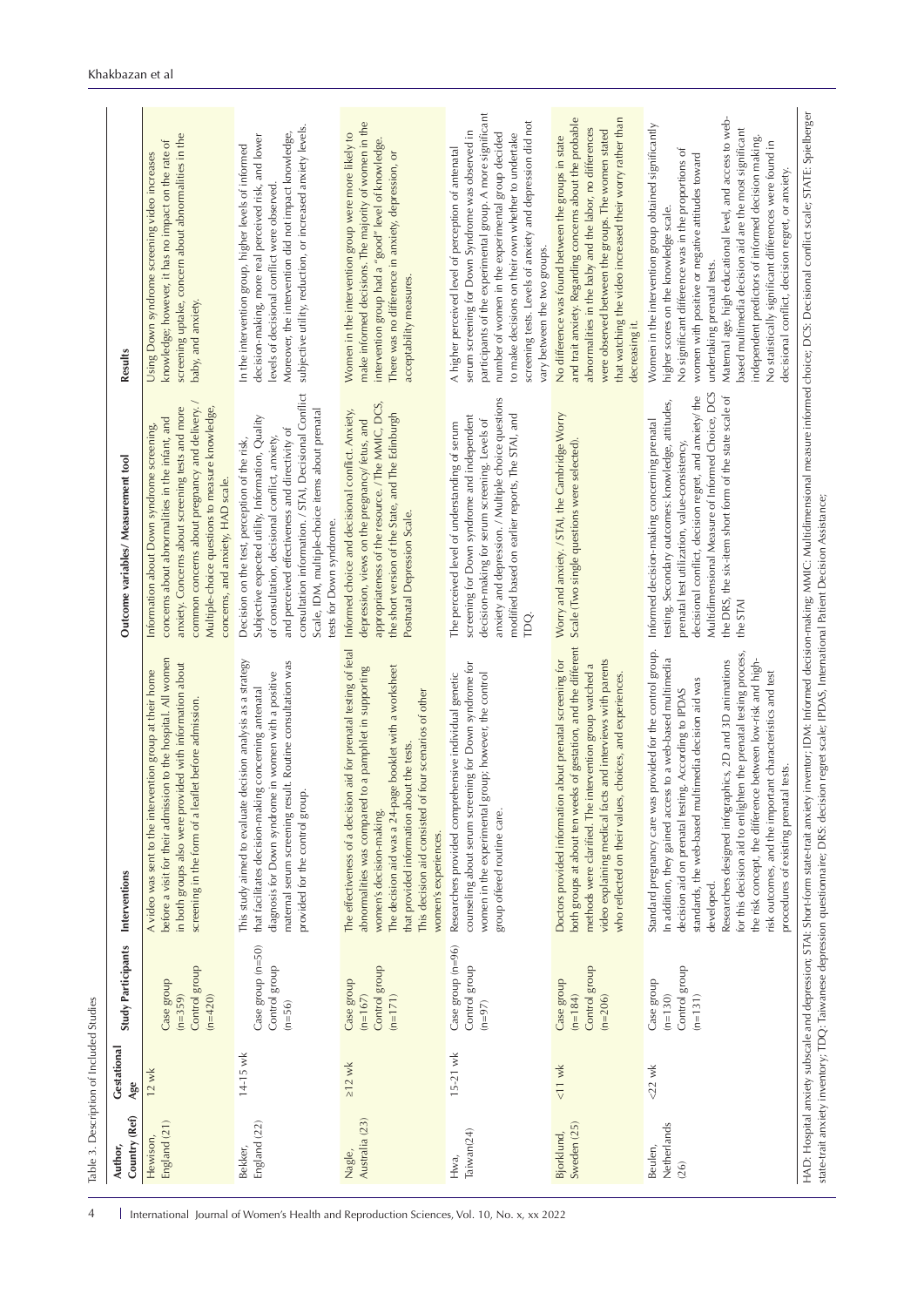used in the studies; however, the majority included one or more of the following criteria: knowledge, satisfaction, anxiety, depression, decision-making involvement, informed choice, and concern. Randomization was on served in all studies. Randomization methods in these studies included the use of sealed and opaque envelopes (22,25), the use of even or odd file numbers (21), and computer-generated randomization (23,26). In one study, the randomization method was not described (24). The Allocation Concealment mechanism was described in two studies (21,23). Only in one study was participant blinding performed (22), and except for two studies (22,23), other studies did not comment on the blinding of the researcher or participants. However, based on the EPHPP quality assessment tool, these articles received a moderate score in the blinding section. No single study indicated that pregnant women in the control or intervention groups received similar treatment information, except for the intervention. The number of pregnant women who participated in these studies varied widely from 2000 (21) to 117 pregnant women (22). The gestational age of women enrolled in the studies ranged from less than 11 weeks to 21 weeks. In some studies, there was a long interval from data collection to publication, as in two studies; there was more than a 4-year interval (22,24). The only difference between the two groups in all studies was the intervention performed. Anxiety was measured in all studies, and the full (24,25) or short forms of (22,23,26) State-Trait Anxiety Inventory (STAI) tool was frequently used. Only one of the three studies measured state anxiety (23). STAI is a validated, 40-item questionnaire to measure "state anxiety" (20 items) that is a temporary condition of anxiety, and "trait anxiety" (20 items) which refers to a more general long-standing quality of anxiety. Respondents' scores for each scale are rated on a 20-80 ranking base; higher scores are positively associated with higher anxiety levels (27). State anxiety varies gradually; however, trait anxiety does not fluctuate (10). The short version of the STAI is also valid (28). Comparison between studies can be facilitated by extensive use of STAI. Other forms of validated scales were also used in other studies; for instance, the Cambridge Worry Scale (25) and the Hospital Anxiety and Depression Scale (HADS) (21). In one of the studies (25), only two questions were taken from the Cambridge Concern Scale to measure anxiety during pregnancy. In addition, two more studies measured depression (23,24). Only two studies measuring and comparing the level of anxiety and concern were among their primary outcomes (21,25). In other studies, it was categorized as their secondary outcomes.

# Results Based on the Type of Intervention *Decision Aids*

Decision aids are the interventions designed to help patients with specific and informed choices, provide information about the risks, benefits, and consequences of current choices, and help to clarify the congruence between patients' decisions and personal values (29).

#### Face-to-Face Decision Aid Sessions

In one study, during a counseling session, while taking advantage of a decision tree representing the options and consequences of diagnostic tests, researchers continued to discuss and consult with pregnant women to find out whether they decide to perform diagnostic tests or wish to have a child with Down syndrome (22). Their intervention was a decision analysis to help pregnant women with high-risk AAST outcomes decide. Although this intervention left no effect on reducing or increasing anxiety, knowledge, and mental well-being, it led to higher informed decision-making, more real perceived risk, and lower decision conflict.

# Distance Decision Aids Sessions

The other two studies used indirect decision aids with a 24-page booklet (23) and web-based multimedia (26). There was no change in anxiety and depression levels and acceptance of performing tests among women to whom the booklet was posted to their home compared to the control group. However, the intervention group made a more informed decision and profited from a good knowledge level. Anxiety in pregnant women who had access to web-based multimedia did not differ from women in the control group. Despite achieving higher scores on the knowledge scale, there was no difference in decisional conflict and decision regret among women in the intervention group compared to those in the control group.

# Consultations

One study examined the effectiveness of counseling (24). The women in the intervention group were provided with comprehensive individual genetic counseling on serum screening for Down syndrome, and the control group received routine care. Anxiety and depression did not vary between these two groups; yet, participants in the experimental group had a higher perception of prenatal serum screening for Down syndrome and made more informed decisions.

## Audiovisual Information

Two studies investigated the use of videotapes information (21,25). One study indicated that Down syndrome screening videos could improve knowledge without increasing concern, anxiety levels, and uptake rate (21). Another study, which investigated the effect of watching an educational video showing a description of medical facts and interviews with parents about their values, choices, and experiences associated with screening tests on the intervention group, found no difference between state and trait anxiety. Furthermore, no difference was observed between these two groups regarding concern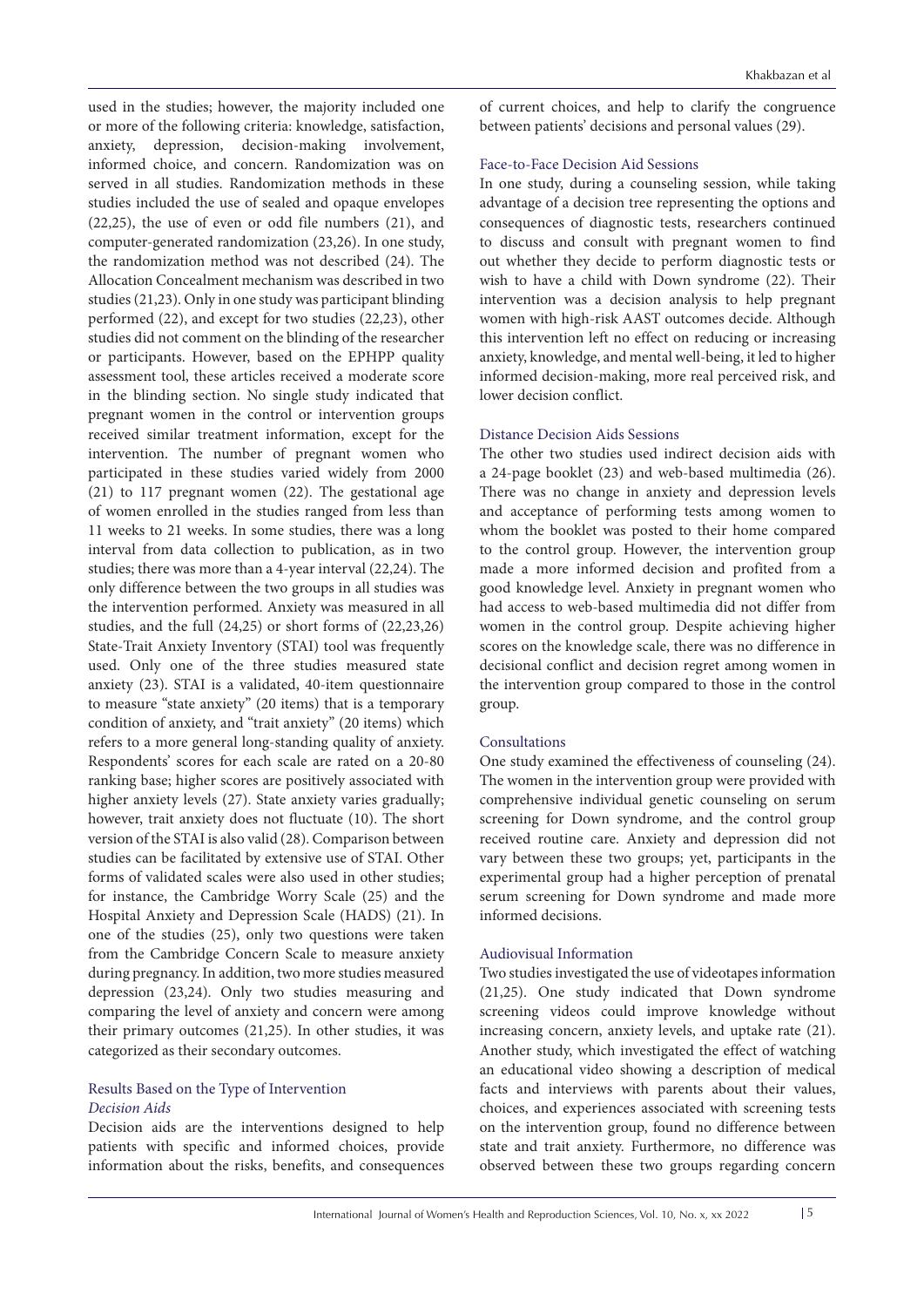about the possibility of a complication in the baby and labor. Women stated that watching the video increased their anxiety rather than reducing it (25).

#### **Discussion**

This systematic review demonstrates that interventions to provide information about AAST can improve pregnant women's knowledge and satisfaction level and impact their ability to make informed choices. However, it was revealed that they did not affect reducing anxiety levels. Only in two studies, investigating pregnant women's anxiety and concern was one of the primary objectives. In these studies, screening tests were predominantly provided rather than helping pregnant women reduce anxiety and concern in AAST.

There was heterogeneity among the studies regarding the intervention type and the outcome measured. A variety of interventions (from personal counseling to Information and Communication Technology interventions) were employed. Conclusion criteria and clinical settings widely varied among studies. There are significant socio-cultural differences in countries that offer private health systems instead of public health systems, leading to complications in comparisons throughout the investigations. Diverse screening methods (first-trimester screening, secondtrimester screening, and non-invasive prenatal testing) were used, which affected the intervention content and gestational age to access the intervention. Most studies lacked detailed information on specific methodological issues such as randomization. Few studies had used computer-generated randomization, which is the current gold standard. To ensure robust methodological studies, RCTs should follow the guidelines outlined in the CONSORT statement (30). The sample size in all studies seemed sufficient to demonstrate the effect size. In only one study, participants were kept blinded (22). Lack of blindness can lead to bias in cases where the results may be influenced by participants, caregivers, or evaluators aware of what intervention has been proposed to the patient (31). If participants distinguish that they receive additional information and are asked to complete a questionnaire, there is a risk that they strive to gain knowledge compared to the control group.

On the other hand, women in the control group may be disappointed in not receiving any additional information and may become demoralized to acquire knowledge. Overall, blinding patients are considered so challenging. Another significant issue is determining dropout rates. In most studies, the authors described both the numbers and reasons for withdrawals and dropouts. Anyway, only Hwa and colleagues (24) analyzed data according to intention-to-treat and therefore considered scores for all participants in the analysis - including the dropouts. Similar to selection bias, we assume that dropouts may also affect anxiety and worry levels. It should be noted that in some studies, there was an interval between data

collection and publication. This may cause the figures to be obsolete at the time of publication.

Women's satisfaction is best achieved when their expectations are met rather than merely raising their knowledge level. Accordingly, it is crucial to be aware of the pregnant women's expectations from their information before initiating the intervention. The most positive outcomes occur when the caregiver uses decision support techniques (16). In decision-making, helping individuals recognize their preferences and the probable advantages and disadvantages is crucial (32) since informed patients are required for effective health care (33). Pregnant women can be less involved and stressed out in decisionmaking and benefit from increased personal well-being by improving their knowledge level.

Taking prenatal screening tests can cause stress and increase anxiety and concern in all women (10). A systematic review found that the preparation of individuals for medical interventions was associated with reduced anxiety. They stated that the types of information provided looked so beneficial in this area consisting of two parts: 1. Instructions concerned with relaxation techniques include receiving specific information about methods, describing their feelings and/or the feelings they might experience, and techniques to help them cope with "health threats"; 2. Information provided on women's demands while making an informed choice regarding tests. Knowledge may not reduce anxiety to the extent that it improves decision-making. Successful studies in increasing knowledge have not reported an increase in anxiety. Anxiety is undoubtedly elevated in women who receive positive screening results. Yet, there is no evidence that the negative screening results have a beneficial effect on anxiety (34).

We need to have the means to identify why some women experience extremely high anxiety levels, preventing them from making effective and thoughtful decisions. Subsequently, we are expected to examine the complex feelings, including anxiety, excitement, nervousness, and delight, that indicate pregnant women's experiences of pregnancy and prenatal care. To address these intricate issues, we propose that future studies apply a combination of qualitative and quantitative perspectives on the concern and anxiety of pregnant women in the AAST process. It is unfortunate that, according to our study, from 2000 to 2020, no RCT studies were conducted with psychological or educational-psychological intervention to reduce or prevent pregnant women's anxiety in the AAST procedure; Based on the findings of this systematic review, we recommend such studies to researchers and hope that this issue will be put on top of health policy makers' agenda in different countries.

#### Strengths and Limitations

This review's strength includes a systematic and rigorous approach to identifying and evaluating studies on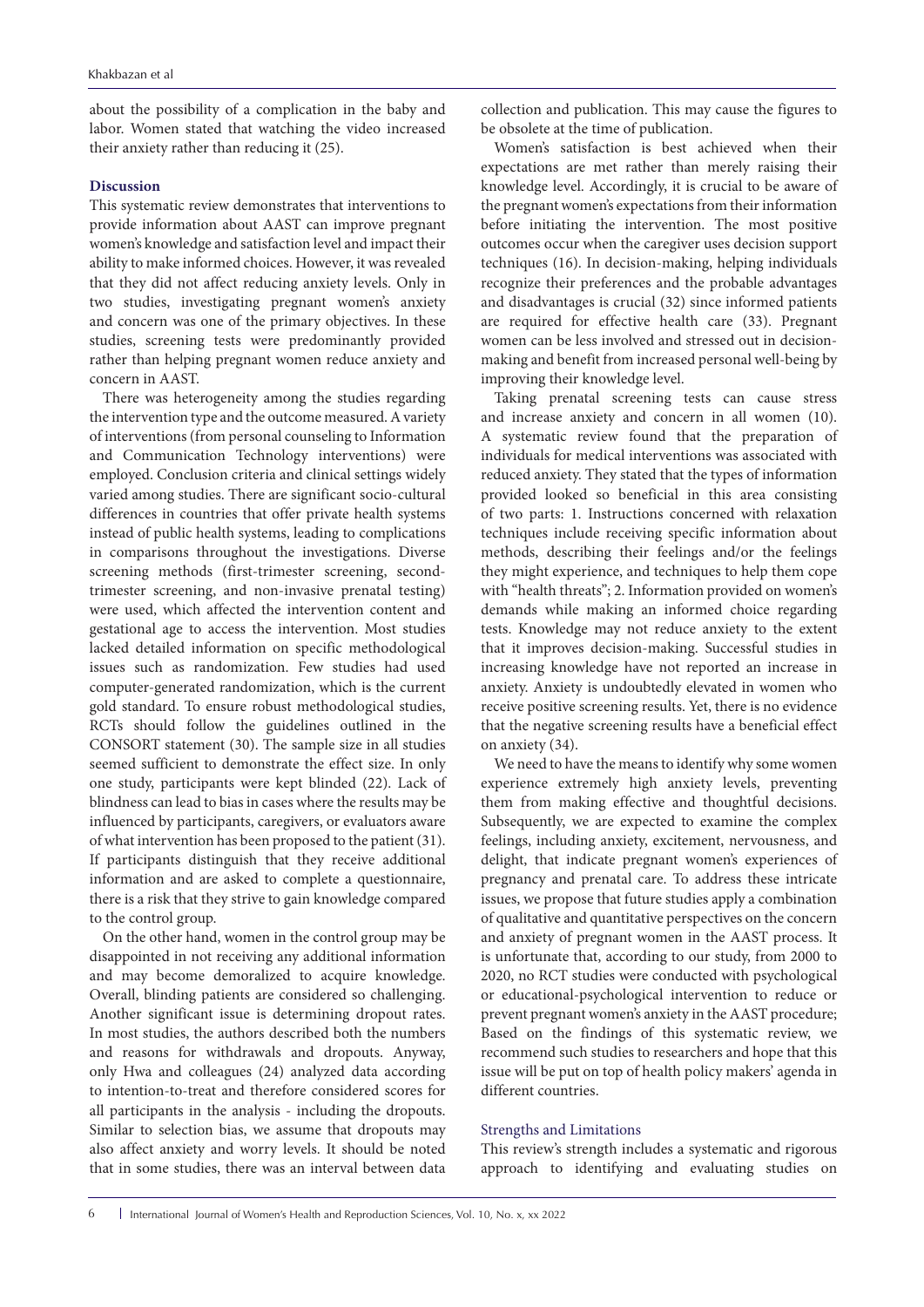reducing pregnant women's anxiety and concern in the AAST process. Their inclusion provided medium and high-quality studies. However, it can be assumed that some articles were missed out despite implementing a comprehensive and precise search strategy for peerreviewed literature within the main databases. Another positive aspect of this study is the application of standard instruments through most of the included studies. Despite all its advantages, one of the limitations of this study was concerned with the majority of interventions performed in developed countries (four in European countries), which weakens the generalizability of the results. The small number of available studies examining the effect of an intervention on reducing the anxiety and concern of pregnant women in the AAST process can be considered another limitation.

# **Conclusions**

This systematic review showed that most of the interventions mainly involved providing information to pregnant women on antenatal anomaly screening. Even though those interventions could improve both the knowledge and satisfaction level of pregnant women and influence their ability to make informed choices, none of them could effectively reduce the anxiety and concern of pregnant women involved. Of all these studies, there was no study designing a psychological intervention to reduce the stress and anxiety of pregnant women at this stage of pregnancy. Future studies should prioritize psychological or educational-psychological interventions to reduce the anxiety and concern of pregnant women in the AAST process.

#### **Authors' Contribution**

MA, ZKH, FF, SH ideated the study. MA, ZKH, FF, and PA identified and evaluated the potential studies. MA and PA drafted the paper. ZKH, FF, and SH revised the draft paper. All authors approved the final copy of the manuscript.

#### **Conflict of Interests**

Authors declare that they have no conflict of interests.

#### **Ethical Issues**

The study protocol has been approved by the Ethics Committee of the Tehran University of Medical Sciences, Tehran, Iran (Code: IR. TUMS. FNM.REC.1397.099).

#### **References**

- 1. Rose NC, Kaimal AJ, Dugoff L, Norton Me. American College of Obstetricians and Gynecologists Screening for Fetal Chromosomal Abnormalities: ACOG Practice Bulletin, Number 226. Obstet. Gynecol. 2020;136:e48-69.
- 2. Jepson RG, Hewison J, Thompson AGH, et al. How should we measure informed choice? The case of cancer screening. J Med Ethics. 2005;31:192-196. doi:10.1136/jme.2003.005793
- 3. Leiva Portocarrero ME, Garvelink MM, Becerra Perez MM, et al. Decision aids that support decisions about prenatal testing for Down syndrome: an environmental scan. BMC Med Inform Decis Mak. 2015; 15: 76. doi:10.1186/s12911-015-0199-6
- 4. Mousavi S, Hantoushzadeh S, Sheikh M, et al. Maternal anxiety and the second-trimester prenatal screening: a prospective cohort

study. Fetal Diagn Ther 2015;38:269-275. doi:10.1159/000381640

- 5. Lou S, Nielsen CP, Hvidman L, et al. Coping with worry while waiting for diagnostic results: a qualitative study of the experiences of pregnant couples following a high-risk prenatal screening result. BMC Pregnancy Childbirth. 2016;16:321. doi: 10.1186/ s12884-016-1114-6.
- 6. Kobelka C, Mattman A, Langlois S. An evaluation of the decisionmaking process regarding amniocentesis following a screenpositive maternal serum screen result. Prenat Diagn. 2009;29:514- 519. doi: 10.1002/pd.2235.
- 7. Dodampahala SH, Wijeratne N. Informed consent for antenatal fetal anomaly scan. Academic Research Journal of Biotechnology. 2014;1:18-22.
- 8. Martin L, Hutton EK, Spelten ER, et al. Midwives' views on appropriate antenatal counselling for congenital anomaly tests: do they match clients' preferences? Midwifery. 2014;30:600-609. doi:10.1016/j.midw.2013.08.012
- Nagle C, Lewis S, Meiser B. Exploring general practitioners' experience of informing women about prenatal screening tests for foetal abnormalities: A qualitative focus group study. BMC Health Serv Res. 2008;8:114. doi:10.1186/1472-6963-8-114
- 10. Lou S, Mikkelsen L, Hvidman L, et al. Does screening for Down's syndrome cause anxiety in pregnant women? A systematic review. Acta Obstet Gynecol Scand. 2015;94:15-27. doi:10.1111/ aogs.12482
- 11. Heyman B, Hundt G, Sandall J, et al. On being at higher risk: a qualitative study of prenatal screening for chromosomal anomalies. Soc Sci Med. 2006;62:2360-2372. doi: 10.1016/j. socscimed.2005.10.018
- 12. Robertson E, Grace S, Wallington T, et al. Antenatal risk factors for postpartum depression: a synthesis of recent literature. Gen Hosp Psychiatry. 2004;26:289-295 doi: 10.1016/j. genhosppsych.2004.02.006
- 13. Ding XX, Wu YL, Xu SJ, et al. Maternal anxiety during pregnancy and adverse birth outcomes: a systematic review and metaanalysis of prospective cohort studies. J Affect Disord. 2014;159: 103-110. doi:10.1016/j.jad.2014.02.027
- 14. Rondó PHC, Ferreira RF, Nogueira F, et al. Maternal psychological stress and distress as predictors of low birth weight, prematurity and intrauterine growth retardation. Eur J Clin Nutr. 2003;57:266- 272. doi:10.1038/sj.ejcn.1601526
- 15. Seyyed Ahmadinejad FS, Tayebi N, Khatami M. Difference in gender and childbirth costs and their association with postpartum depression. Int J Womens Health Reprod Sci. 2021;9:136-143. doi:10.15296/ijwhr.2021.24
- 16. Vlemmix F, Warendorf JK, Rosman AN, et al. Decision aids to improve informed decision-making in pregnancy care: a systematic review. BJOG. 2013;120:257-266. doi:10.1111/1471- 0528.12060
- 17. Skjøth MM, Draborg E, Pedersen CD, et al. Providing information about prenatal screening for Down syndrome: a systematic review. Acta Obstet Gynecol Scand. 2015;94:125-132. doi:10.1111/ aogs.12543
- 18. Liberati A, Altman DG, Tetzlaff J, et al. The PRISMA statement for reporting systematic reviews and meta-analyses of studies that evaluate health care interventions: explanation and elaboration. J Clin Epidemiol. 2009;62:e1-e34. doi:10.1016/j. jclinepi.2009.06.006
- 19. Thomas BH, Ciliska D, Dobbins M, Micucci S. A process for systematically reviewing the literature: providing the research evidence for public health nursing interventions. Worldviews Evid Based Nurs. 2004;1(3):176-84. doi:10.1111/j.1524- 475X.2004.04006.x
- 20. Schulz KF, Altman DG, Moher D. CONSORT 2010 statement: updated guidelines for reporting parallel group randomized trials. Ann Intern Med. 2010;152:726-732. doi:10.7326/0003-4819- 152-11-201006010-00232
- 21. Hewison J, Cuckle H, Baillie C, et al. Use of videotapes for viewing at home to inform choice in Down syndrome screening: a randomised controlled trial. Prenat Diagn. 2001;21:146-149.